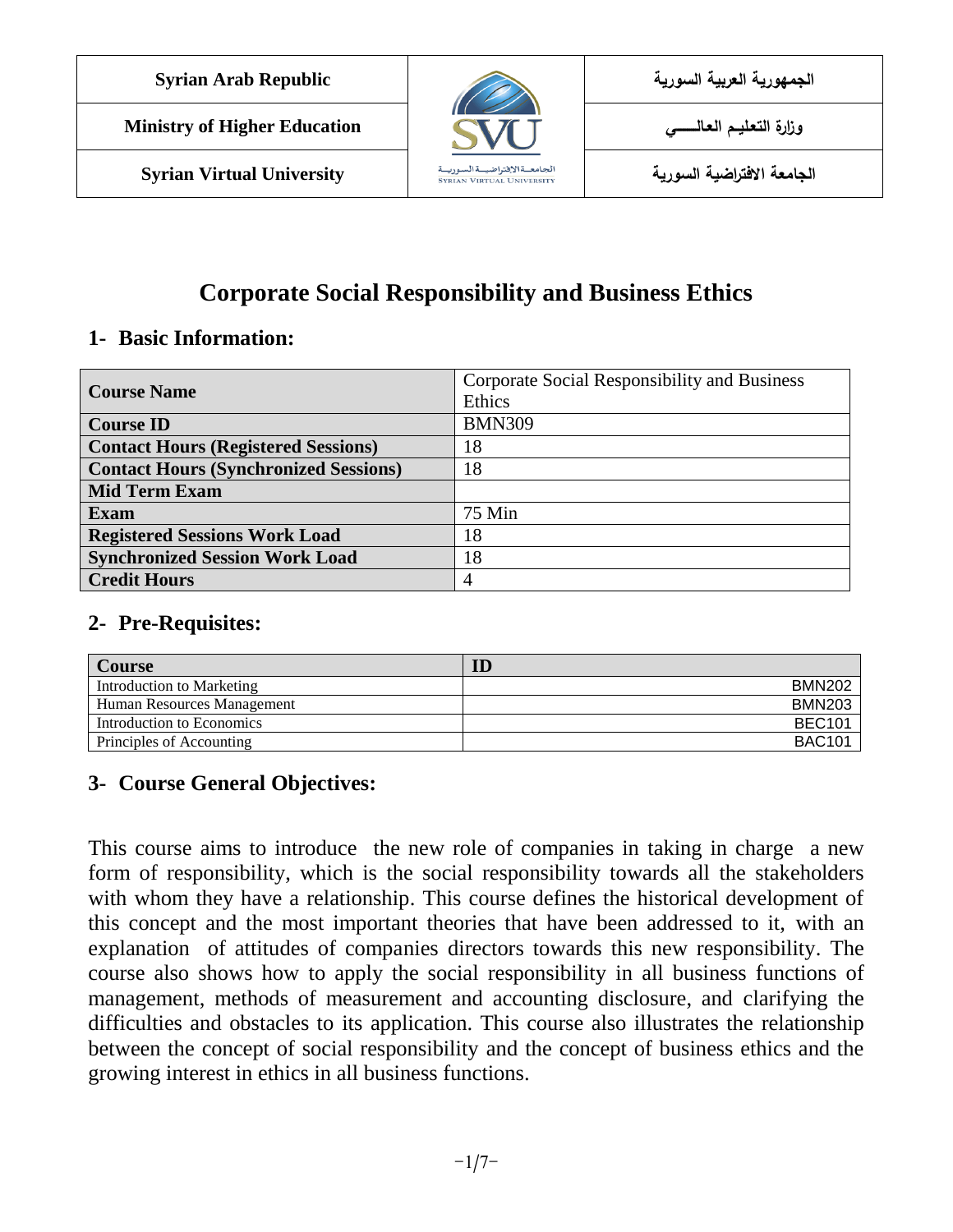



**الجامعة االفتراضية السورية University Virtual Syrian**

# **4- Intended Learning Outcomes (ILO):**

| Code                                                                                                      | <b>Intended Learning Outcomes</b>                                                             |  |  |
|-----------------------------------------------------------------------------------------------------------|-----------------------------------------------------------------------------------------------|--|--|
| ILO1                                                                                                      | Understand the historical development of the concept of social responsibility.                |  |  |
| ILO2                                                                                                      | Understand the various theories that studied the social role of companies.                    |  |  |
| ILO3                                                                                                      | Understand the different attitudes of managers towards corporate social responsibility, both  |  |  |
|                                                                                                           | with or against.                                                                              |  |  |
| Understand the concept of business ethics, its importance and the reasons that have led to<br><b>ILO4</b> |                                                                                               |  |  |
|                                                                                                           | increased interest in this concept.                                                           |  |  |
| ILO5                                                                                                      | Understand how to apply the practices of CSR in the different functions of management.        |  |  |
| <b>ILO6</b>                                                                                               | Understand the obstacles of CSR application on the individual, organizational and legislative |  |  |
|                                                                                                           | levels.                                                                                       |  |  |
| ILO7                                                                                                      | Understand the ISO 26000 related to the CSR.                                                  |  |  |
| ILO8                                                                                                      | Learn how to calculate indicators and criteria of CSR measurement.                            |  |  |
| ILO9                                                                                                      | Recognizes the importance of CSR disclosure.                                                  |  |  |

## **5- Course Syllabus (18 hours of total synchronized sessions)**

| <b>ILO</b>       | <b>Course Syllabus</b>                                                                                   | <b>RS</b> | <b>SS</b> | <b>Type</b>                                                                                                     | <b>Additional Notes</b> |
|------------------|----------------------------------------------------------------------------------------------------------|-----------|-----------|-----------------------------------------------------------------------------------------------------------------|-------------------------|
| $II 01$          | • Chapter1- Corporate Social<br>Responsibility (CSR): Evolution<br>of the concept and the<br>definitions | 3         | 3         | Exercises<br>Assignments<br>図<br>Seminars<br>Projects<br>Practices<br>Others                                    |                         |
| ILO2             | • Chapter2- Theories of CSR and<br>its dimensions                                                        | 1.5       | 1.5       | Exercises<br>Assignments<br>図<br><b>Seminars</b><br>Projects<br>Practices<br>Others                             |                         |
| ILO3             | • Chapter3- Attitudes of<br>companies towards CSR                                                        | 1.5       | 1.5       | Exercises<br>$\overline{\phantom{a}}$<br>図<br>Assignments<br><b>Seminars</b><br>Projects<br>Practices<br>Others |                         |
| ILO <sub>4</sub> | • Chapter4- Business Ethics                                                                              | 1.5       | 1.5       | Exercises<br>$\Box$<br>Assignments<br>$\vert x \vert$<br><b>Seminars</b><br>Projects                            |                         |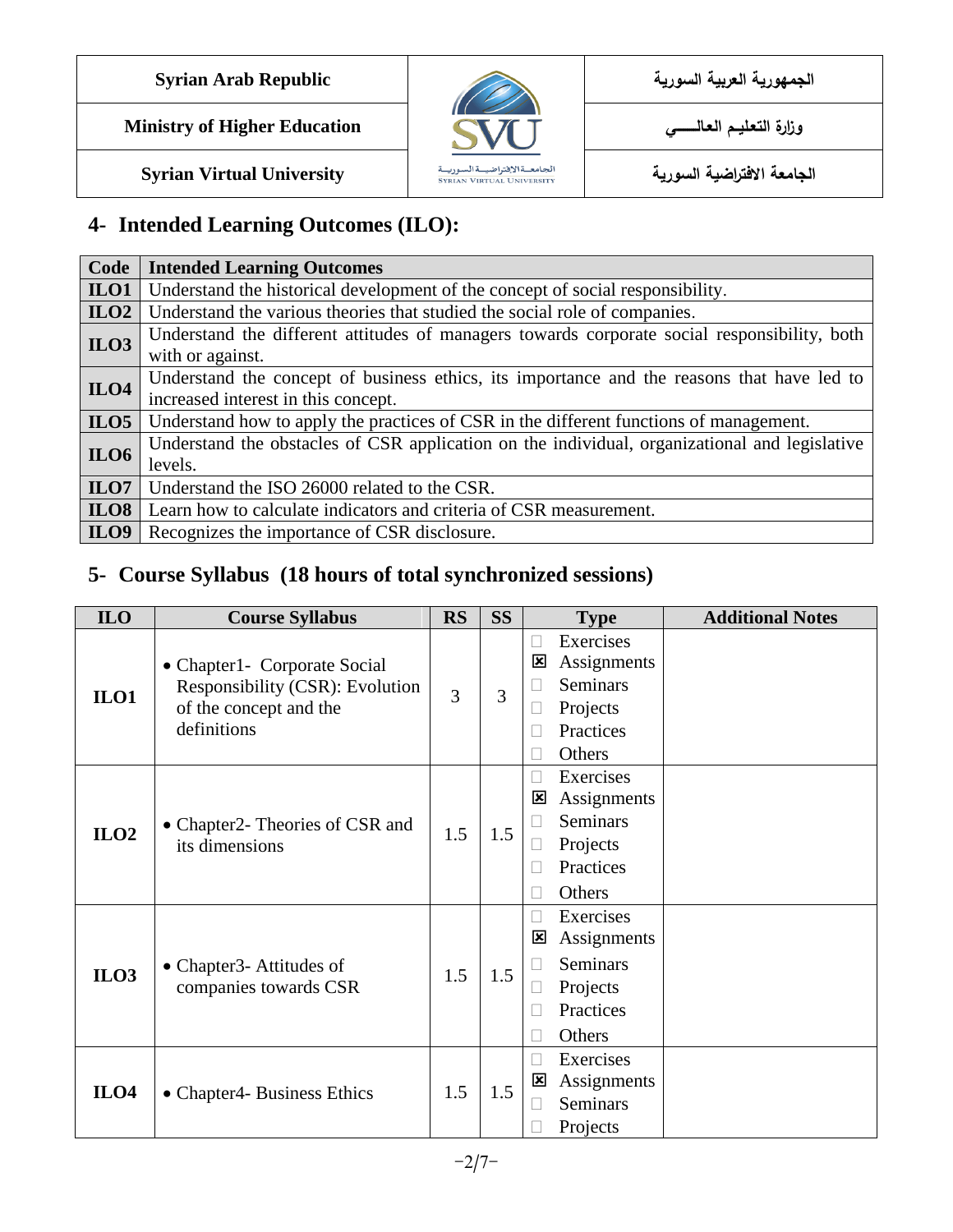|  | الجمهورية العربية السورية |
|--|---------------------------|
|  |                           |

**Syrian Arab Republic** 



**الجامعة االفتراضية السورية University Virtual Syrian**

|                     |                                                                          |     |     | Practices                                                                                                           |
|---------------------|--------------------------------------------------------------------------|-----|-----|---------------------------------------------------------------------------------------------------------------------|
|                     |                                                                          |     |     | Others                                                                                                              |
| ILO5                | • Chapter5- CSR domains of<br>application                                | 4.5 | 4.5 | Exercises<br>$\Box$<br>Assignments<br>⊠<br><b>Seminars</b><br>$\Box$<br>Projects<br>Practices<br>Others             |
| <b>ILO6</b>         | • Chapter6-Obstacles of CSR<br>application and the role of<br>government | 1.5 | 1.5 | Exercises<br>Assignments<br>図<br><b>Seminars</b><br>Projects<br>$\vert \ \ \vert$<br>Practices<br>Others            |
| ILO7<br><b>ILO8</b> | • Chapter7- ISO26000 and<br>Measurement of CSR                           | 1.5 | 1.5 | Exercises<br>$\Box$<br>Assignments<br>$\mathbf{\overline{x}}$<br><b>Seminars</b><br>Projects<br>Practices<br>Others |
| ILO9                | • Chapter 8- Accounting of CSR                                           | 1.5 | 1.5 | Exercises<br>$\Box$<br>Assignments<br>⊠<br><b>Seminars</b><br>Projects<br>Practices<br>Others                       |

## **6- Assessment Criteria (Related to ILOs)**

| <b>ISC</b> | Interactive Synchronized Collaboration            |  |           | Exams                | Rpt | Reports |
|------------|---------------------------------------------------|--|-----------|----------------------|-----|---------|
| PF2F       | <b>Presentations and Face-to-Face Assessments</b> |  | <b>PW</b> | <b>Practice Work</b> |     |         |

| <b>ILO</b> |                                                                                            |                         | <b>Assessment Type</b> |            |    |                  |     |  |  |  |
|------------|--------------------------------------------------------------------------------------------|-------------------------|------------------------|------------|----|------------------|-----|--|--|--|
| Code       | <b>ILO</b>                                                                                 | <b>Intended Results</b> | <b>ISC</b>             | ${\bf PW}$ | Ex | PF <sub>2F</sub> | Rpt |  |  |  |
| ILO1       | historical<br>Understand<br>the<br>development of the concept of<br>social responsibility. |                         | X                      |            |    |                  |     |  |  |  |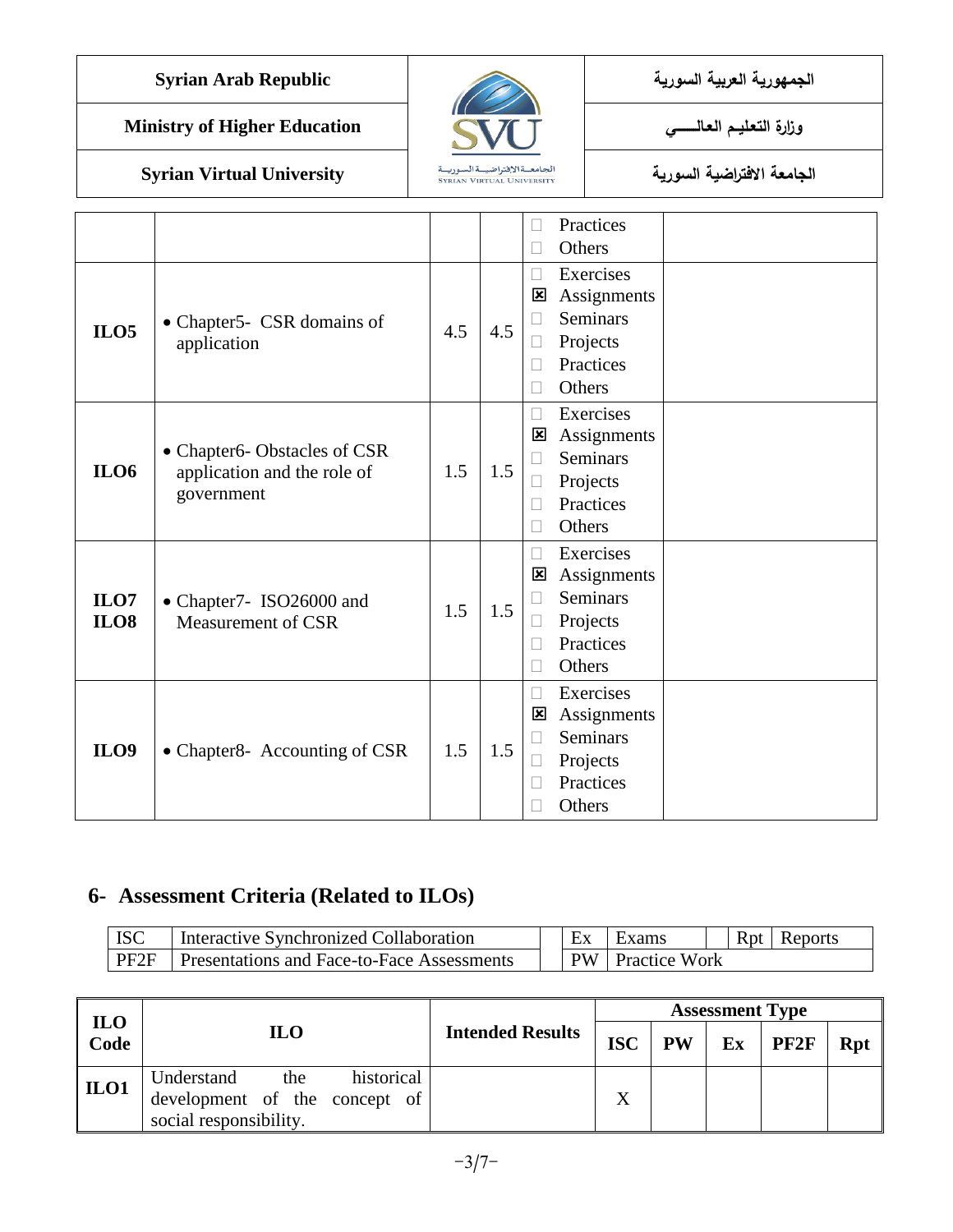**الجمهورية العربية السورية Republic Arab Syrian**

**Ministry of Higher Education العـالـــــــــي التعـميــم وزارة**



**الجامعة االفتراضية السورية University Virtual Syrian**

#### **ILO2** Understand the various theories that studied the social role of companies.  $X \mid X \mid X$ **ILO3** Understand the different attitudes of managers towards corporate social responsibility, both with or against.  $X \mid X$ **ILO4** Understand the concept of business ethics, its importance and the reasons that have led to increased interest in this concept.  $X \mid X \mid X$ **ILO5** Understand how to apply the practices of CSR in the different functions of management.  $X \mid X \mid X$ **ILO6** Understand the obstacles of CSR application on the individual, organizational and legislative levels.  $X \mid X$ **ILO7** Understand the ISO 26000 related to the CSR.  $X \mid X \mid X \mid X \mid X$ **ILO8** Learn how to calculate indicators  $\begin{array}{c|c|c|c|c|c|c|c} \text{A} & \text{A} & \text{B} & \text{B} & \text{B} & \text{B} \\ \text{and criteria of CSR measurement.} & & & & X & & X \\ \end{array}$ **ILO9** Recognizes the importance of CSR disclosure. <sup>X</sup> <sup>X</sup> X

## **7- Practice Tools:**

| <b>Tool Name</b> | <b>Description</b> |
|------------------|--------------------|
|                  |                    |

## **8- Main References**

- األحمد ، زينة و اسعد، يارا ، )2016**(، واقع ومعوقات اإلفصاح عن المسؤولية االجتماعية لمشركة( دراسة تطبيقية عمى عينة من الشركات الخاضعة ألحكام هيئة األوراق واألسواق المالية** ا**لسورية)** مجلة جامعة تشرين للبحوث والدراسات العلمية- سلسلة العملوم الاقتصادية والقانونية المجلد )33( العدد )4(.
- الحمدي، فؤاد حسين، )2003(، **األبعاد التسويقية لممسؤولية االجتماعية وانعكاساتها عمى المستهمك**، رسالة دكتوراة، الجامعة المستنصرية.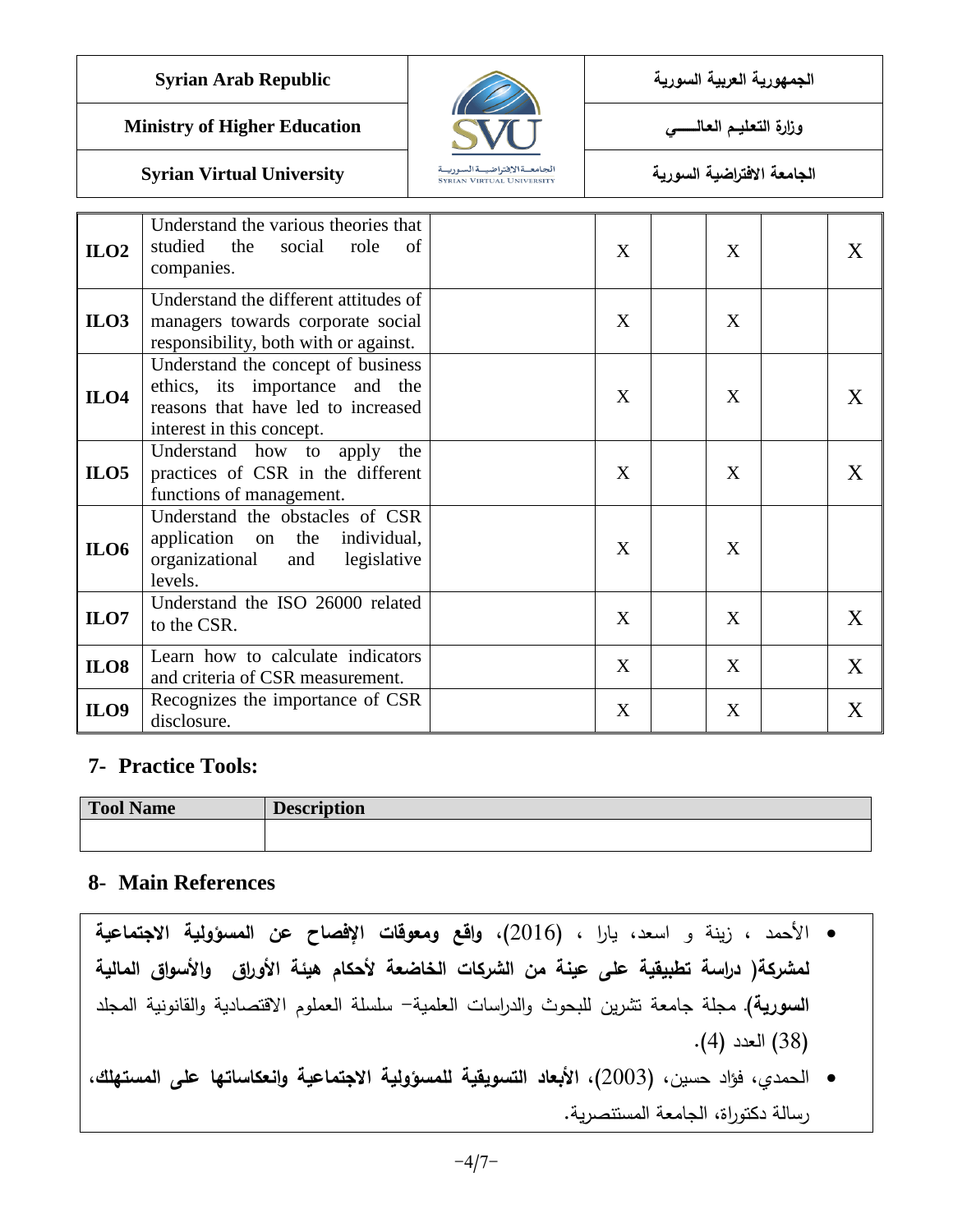



**الجامعة االفتراضية السورية University Virtual Syrian**

- اللولو، محمد سالم، )2002(، **مدى إمكانية تطبيق المحاسبة عن المسؤولية االجتماعية من قبل الشركات المساهمة العامة )دراسة تطبيقية على الشركات المساهمة المدرجة في سوق فلسطين لألوراق المالية(**، قدمت هذه الدراسة كمتطلب تكميلي للحصول على درجة الماجستير في المحاسبة والتمويل، الجامعة اإلسالمية– غزة، كلية التجارة، قسم المحاسبة والتمويل.
- بودراع، أمنية، )2013(، **دور أخالقيات األعمال في تحسين أداء العاملين )دراسة عينة من البنوك التجارية الجزائرية(**، رسالة ماجستير، جامعة المسيلة.
- بيطار، منى لطفي و فرحات، منى خالد، )2012(، **اإلفصاح المحاسبي عن المسؤولية االجتماعية في المصارف اإلسالمية**، مجمة االقتصاد اإلسالمي العالمية- تشرين الثاني.
- شريفي، مسعودة و حاجـي كريمة، )2012(، **المسؤولية االجتماعية والثقافة التنظيمية في منظمات األعمال المعاصرة: رحمة ألف ميل تبدأ بخطوة،** الممتقى الدولي الثالث: منظمات األعمال والمسؤولية االجتماعية- جامعة بشار بالجزائر من 14 إلى 15 شباط.
- ناصر، محمد جودت و الخضر، علي، )2014(، **المسؤولية االجتماعية وأخالقيات األعمال**، منشورات جامعة دمشق، مركز التعليم المفتوح، برنامج المشروعات المتوسطة والصغيرة.
- نجم، نجم عبود، )2006(، **أخالقيات اإلدارة ومسؤولية األعمال في شركات األعمال**، مؤسسة الوراق للنشر والتوزيع، الطبعة األولى.
- وهيبة، مقدم ، (2014)، **تقييم مدى استجابة منظمات الأعمال في الجزا**ئر **للمسؤولية الاجتماعية (دراسة** <mark>تطبيقية على عينة من مؤسسات الغرب الجزائري)</mark>، رسالة دكتوراة، جامعة وهران.
- الغالبي، طاهر محسن المنصور، العامري، صالح مهدي محسن، )2007(**، المسؤولية االجتماعية و أخلاقيات الأعمال: الأعمال والمجتمع**، دار وائل للنشر ، الطبعة الثانية.
	- Bader, F., (2014), **La responsabilité sociale des entreprises (RSE) dans les périodes de crise: le cas des entreprises syriennes**, 32e Université d'été de l'Audit Social (IAS), Aix-en-Provence, France, 28-29 Aout 2014.
	- Bowen, H. R. (1953). **Social Responsibilities of the businessman**, Harper &Brothers.
	- Carroll, A. B. (1979). **A Three-dimensional Model of Corporate Social Performance**, Academy of Management Review, Vol. 4 , N°4, 497-505.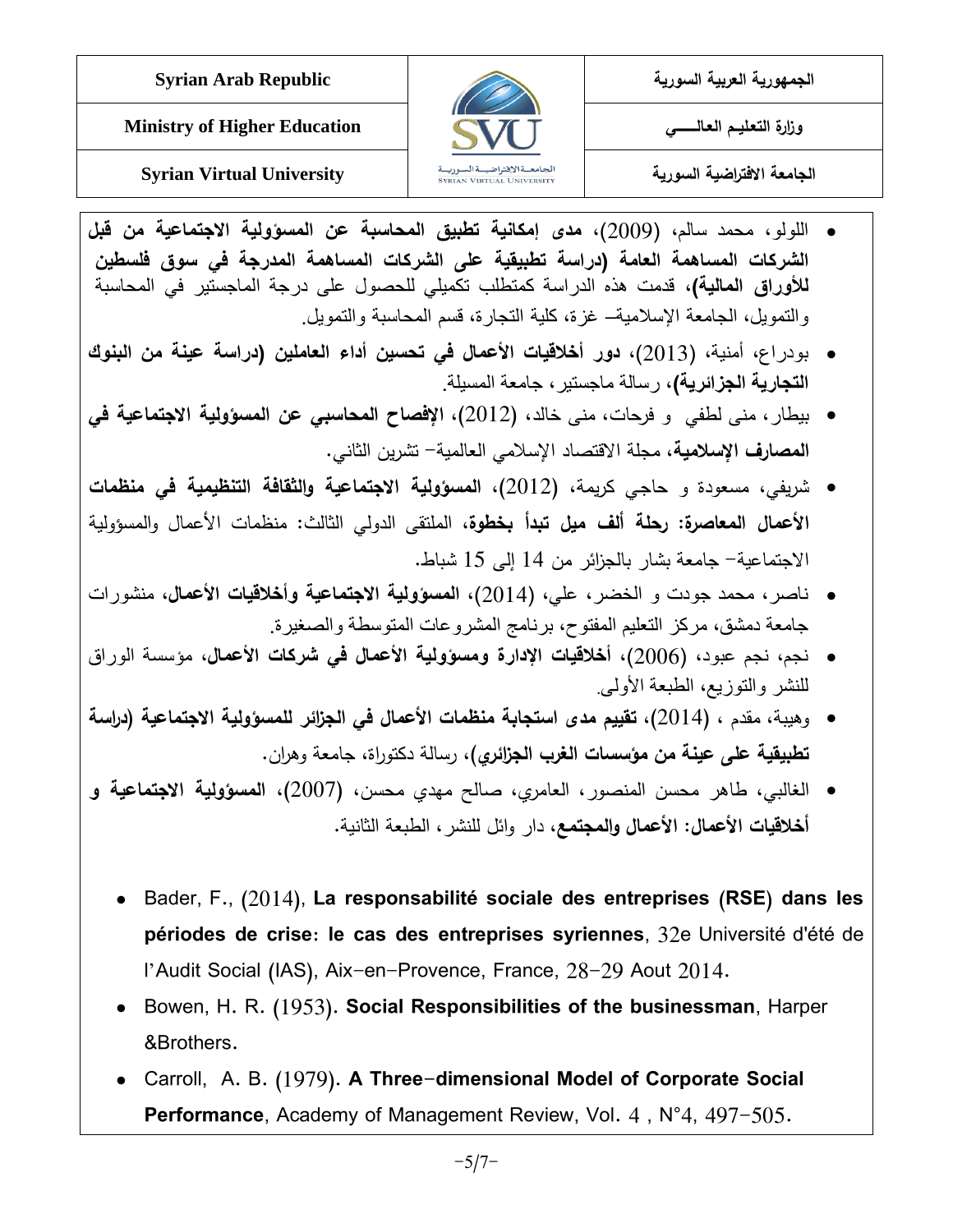



**الجامعة االفتراضية السورية University Virtual Syrian**

- Carroll, A.B. (1991). **The Pyramid of Corporate Social Responsibility: Toward the Moral Management of Organizational Stakeholders**, Business Horizons, Vol. 34, N° 4, 39-48.
- Clarkson M.B.E. (1995). «**A Stakeholder Framework for Analyzing and Evaluating Corporate Social Performance**», Academy of Management Review, Vol. 20, N° 1, 92-117.
- Freeman, R. (1984). «**Strategic Management : A Stakeholder Approach**»**,** Pitman Londres.
- Friedman, M. (1962). «**Capitalism and Freedom**», Chicago, University of Chicago Press.
- Garava, Th.N., Heraty, N., Rock, A. and Dalton, E, (2010). **Conceptualizing the Behavioral Barriers to CSR and CS in Organizations: A Typology of HRD Interventions**, Advances in Developing Human Resources 12(5) 587–613.
- ISO (2010). **Discovering ISO 26000**, International Organization for Standardization.
- Jamali, D., Sidani, Y., El-Asmar, Kh. (2009). "**A Three Country Comparative Analysis of Managerial CSR Perspectives: Insights From Lebanon, Syria and Jordan.**" Journal of Business Ethics 85: 173–192.
- Quazi, A., and O'Brien, D. (2000). "**An empirical test of a cross-national model of corporate social responsibility**." Journal of Business Ethics 25: 33–51.
- Schermerhorn, R. J., (2001). **Management**, 6th Edition, John wily & Sons, Inc, PP: 128-129.
- Wiely, C. (1995), "T**he ABC of Business Ethics- Definitions philosophies and implementation**", Industrial Management , January-February .